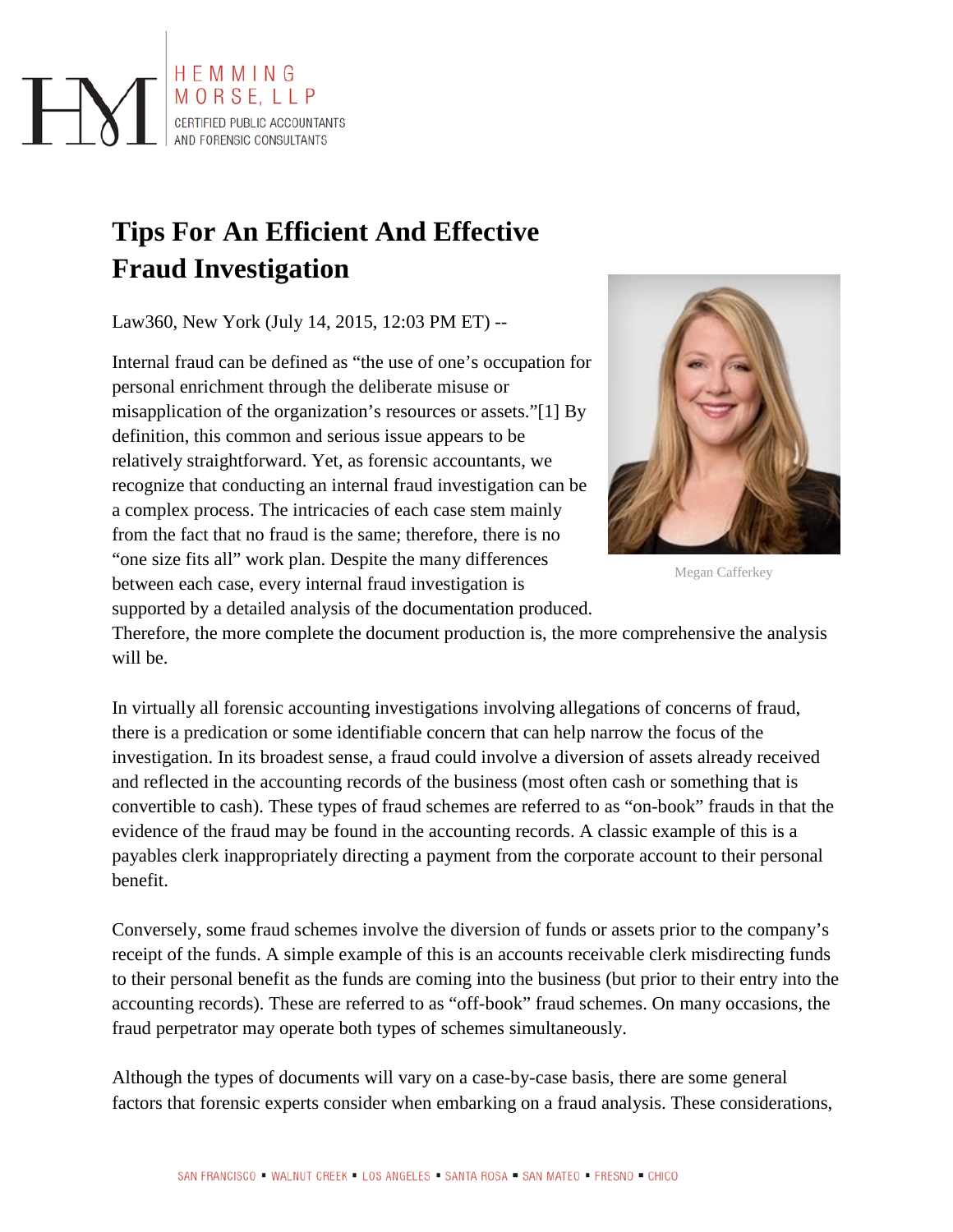

as outlined below, will facilitate your preparation of a complete document request, which will ultimately lead to an efficient and effective fraud investigation.

## **Consider the Background of the Alleged Fraud Perpetrators and Purported Victims**

As appropriate, it is important to gain control over the paper records and computers utilized by those under investigation. Within these networks, you will be exposed to a multitude of documents that may provide insight into potential fraud motives and evidence of fraudulent transactions. For instance, emails can provide pertinent insight behind fraud schemes, raise awareness about other individuals that may be involved in fraudulent activity and indicate the timing of events. Likewise, internally prepared memos can provide parallel information.

In terms of paper files, the forensic expert will maintain a healthy skepticism while analyzing these as they may contain fraudulent information. The forensic expert needs to keep in mind that just because something is written on a piece of paper doesn't mean that it is real. However, similar to electronic records, they are very useful in understanding the fraudulent activity and those who may be involved. In addition, paper records can be especially effective when comparing and contrasting with the electronic files. For example, if a paper document has referenced a certain date, yet the electronic file references a much different date, the issue of backdating can be an insinuation of fraud.

Retrieving personnel files can also be useful sources of information when trying to learn more about the individuals involved. These records can provide information about job descriptions and any issues that arose during a suspect's tenure at the organization. Past actions exhibited by the perpetrators can be indicative of current behavior. Particular care, however, should be taken when accessing and reviewing personnel files to ensure that you do not violate employment or privacy laws.

Additionally, performing public records searches, when possible and permissible, can provide valuable data. These records, which can typically be searched for by the forensic expert, may divulge information about any undisclosed relationships. Furthermore, public records may provide evidence of financial distress or newfound wealth, both of which can be important factors in a fraud investigation.

The discovery of an undisclosed relationship, such as ownership interests in a vendor of the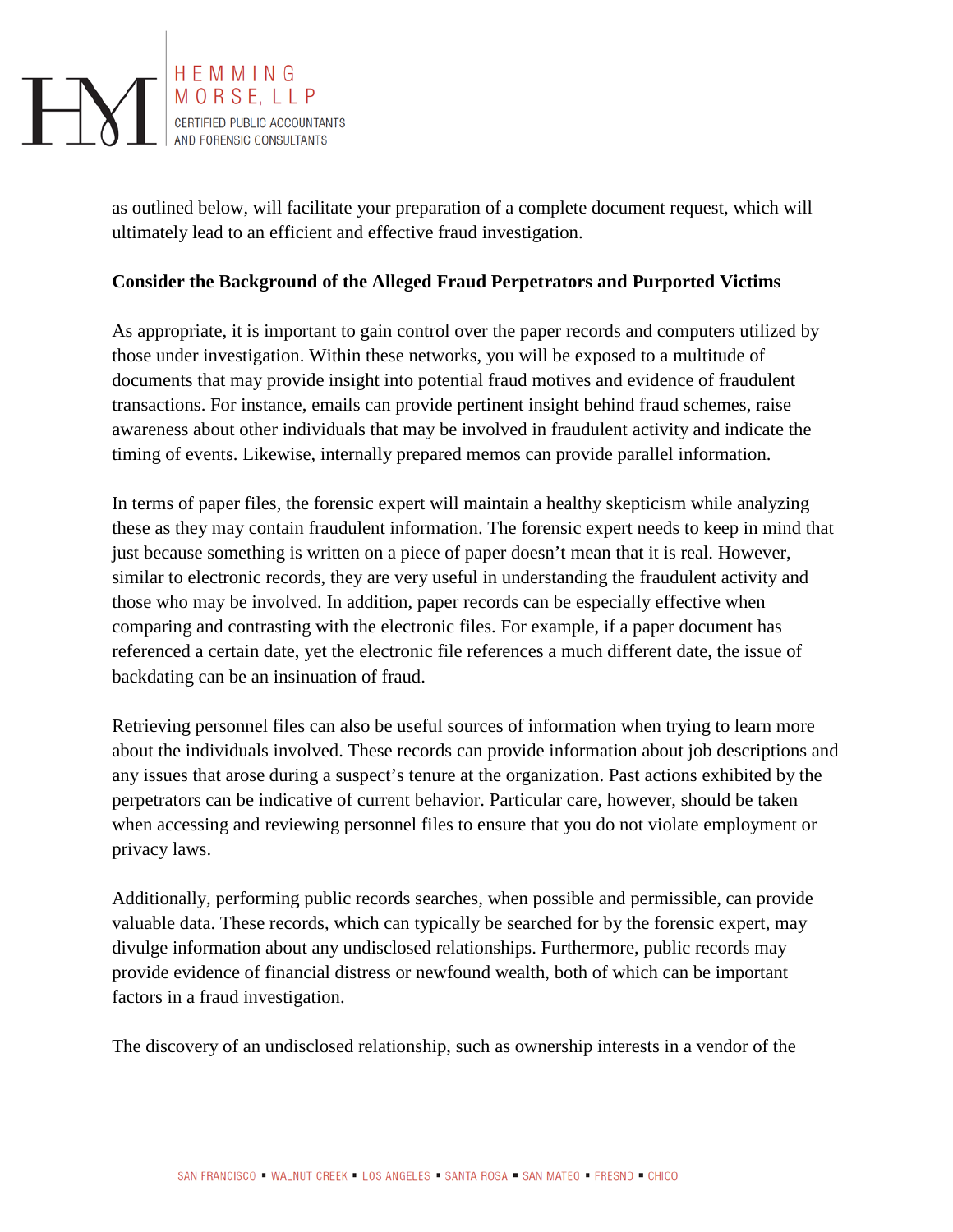

business, may help to narrow the focus of your investigation. Evidence of financial distress (i.e. bankruptcy filing, tax liens, etc.) may cause an otherwise loyal employee to commit fraud. Evidence of newfound wealth (i.e. a second home, luxury car or suggestions of a lifestyle inconsistent with the known levels of income) may represent the benefits of embezzled funds.

Lastly, utilizing and relying upon analyses performed by others can be a worthwhile supplement to a fraud analysis. The forensic expert will need to assess its reliability by testing the data. Based upon the results of their testing, the forensic expert can decide whether or not it would be beneficial to use the work product to support the analysis.

## **Consider the Policies and Procedures of the Financial Operations**

Assuming for purposes of this article that the fraud concern relates to possible embezzlement by a member of the company's accounting department, it is important to understand how the various accounting functions are supposed to operate. This knowledge should then be contrasted with a gained knowledge of what actually happens. To understand the accounting processes of the business, it is important to obtain documents that provide information regarding the policies and procedures governing its financial operations. This data can be outlined in handbooks, policies and procedures manuals, and through conducting interviews with relevant staff members. Interviews with accounting staff should include a discussion about what is supposed to happen as compared with what actually happens. The details regarding how financial operations are supposed to be conducted is a valuable control to reference, while looking further into the financial data. Being aware of the company's accepted financial processes, can allow the forensic expert to detect transactions that deviate from the accepted protocol.

Requesting all of the organization's internal and audited financial statements, when available, is also beneficial to a fraud analysis. Analyzing these annual and/or quarterly statements, will provide a general overview of the financial health of the organization. Analyzing select financial statement data, such as a particular expense item, over multiple periods, may reveal unusual fluctuations or inconsistencies, which might require further analysis. This is referred to as a "horizontal analysis."

Additionally, if audited financial statements are available, the notes to the financial statements may illustrate details about the organization that may have been previously unknown. For instance, the notes may disclose related parties transactions or financial interests that may have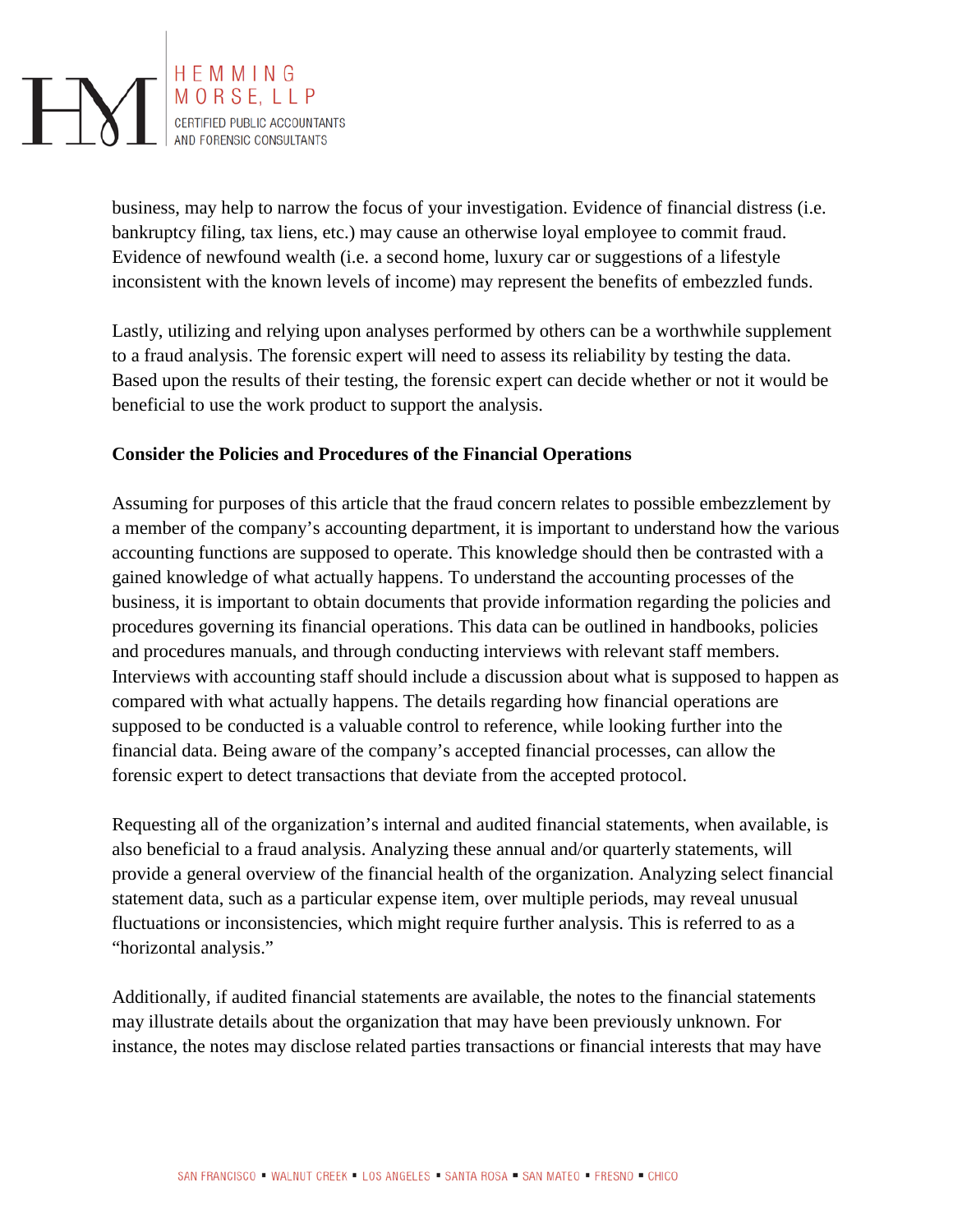

been previously unknown. Identifying these issues will allow the forensic expert to analyze supporting financial records with a greater awareness.

In order to examine the accounting records and supporting documentation, it is critical to determine how these records were maintained by the business. Once you have made this determination, efforts should be made to obtain the relevant financial records including electronic files. For example, if the business utilizes QuickBooks accounting software, requesting the native QuickBooks files is an extremely useful analytical tool. Having access to the native files enables the forensic expert to analyze individual transactions, view detailed descriptions for each accounting entry, and identify the various customers and vendors.

The forensic expert can use the accounting software to run a number of financial summary reports using a variety of criteria. Additionally, these detailed records allow the forensic expert to delve into the finances of the organization by examining them in a multitude of formats. For instance, QuickBooks offers a variety of analytical features, which include running financial report summaries for specific date ranges and exporting them into Excel. Once the desired data is extracted, being able to organize it in various presentations can highlight fraudulent patterns. Recognizing and understanding these patterns allows the forensic expert to understand the substance of the transactions over the form of the transactions.

It is important to obtain a level of comfort about the accuracy and integrity of the accounting records, principally the general ledger, before these records can be completely relied upon for purposes of the forensic accounting analysis. The banking records, ideally obtained directly from the banking institution, can be used to determine whether transactions are being accurately recorded into the accounting system.

# **Consider Potential Areas the Funds Could Have Been Diverted**

Requesting banking records of the business entity and alleged fraud perpetrator, if available, can assist the expert in verifying the fraud and identifying further evidence to support the fraud. An analysis of banking records may reveal, among other things, the final destination of the diverted funds. If the investigation requires the tracing of monies to quantify damages, the availability of bank statements, canceled checks and deposit slips are key.

As discussed in the section above, reconciling the business's accounting records can expose